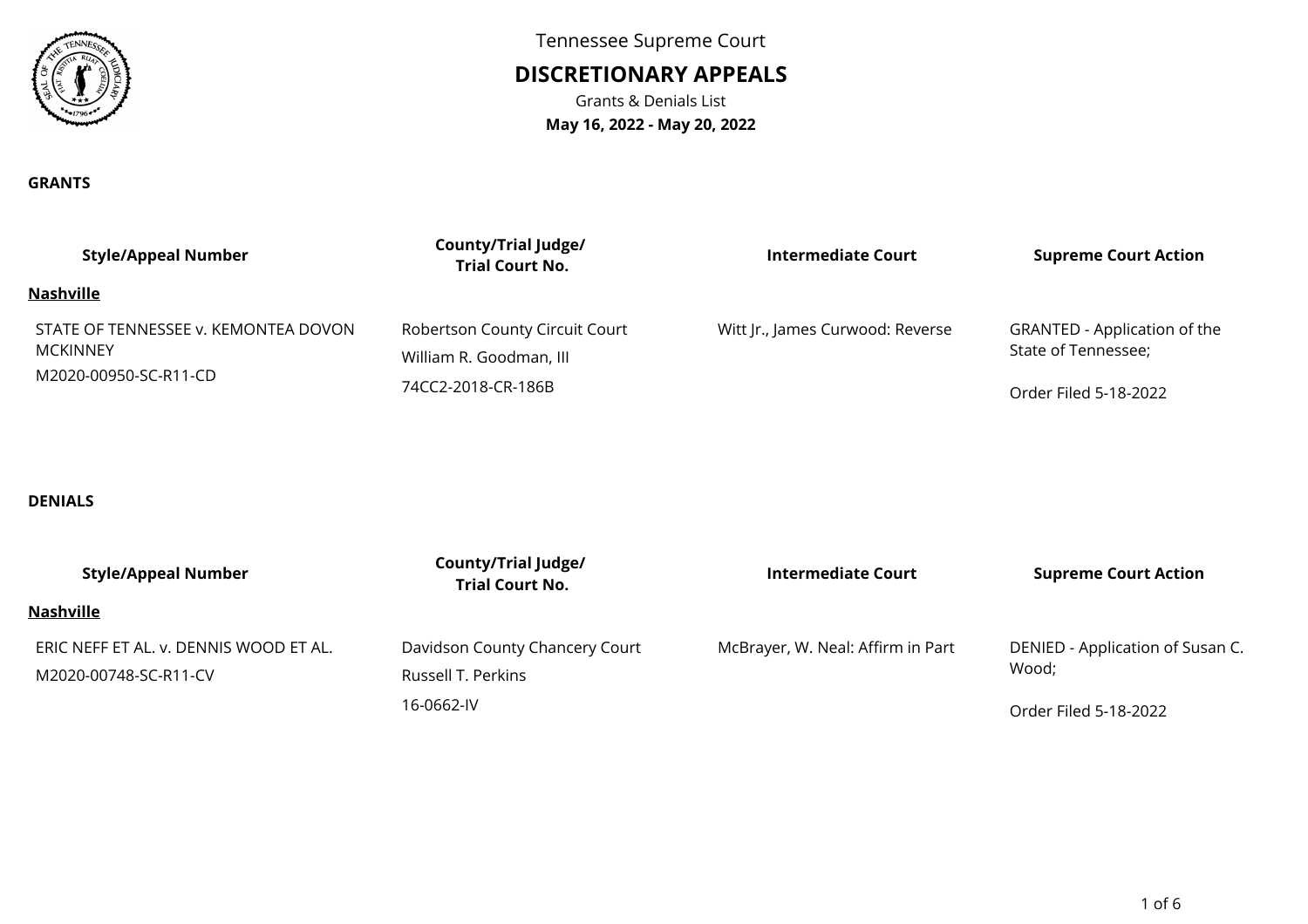| STATE OF TENNESSEE v. TIM GILBERT<br>M2020-01241-SC-R11-CD       | Giles County Circuit Court<br>Stella L. Hargrove<br>CR-14803  | Witt Jr., James Curwood: Reverse | DENIED - Application of the State<br>of Tennessee;<br>Court of Criminal Appeals<br>opinion designated "Not For<br>Citation", per Supreme Court<br>Rule 4, Section E;<br>Order Filed 5-18-2022 |
|------------------------------------------------------------------|---------------------------------------------------------------|----------------------------------|-----------------------------------------------------------------------------------------------------------------------------------------------------------------------------------------------|
| STATE OF TENNESSEE v. MARTIN RILEY, III<br>M2020-01242-SC-R11-CD | Putnam County Criminal Court<br>Gary McKenzie<br>2018-CR-1148 | Dyer, J. Ross: Affirm            | <b>DENIED - Application of Martin</b><br>Riley, III;<br>Order Filed 5-18-2022                                                                                                                 |
| STATE OF TENNESSEE v. JUSTIN KENNETH                             | Davidson County Criminal Court                                | Thomas Jr., D. Kelly: Affirm     | DENIED - Application of Justin                                                                                                                                                                |
| <b>BLANKENBAKER</b>                                              | Cheryl A. Blackburn                                           |                                  | Kenneth Blankenbaker;                                                                                                                                                                         |
| M2020-01436-SC-R11-CD                                            | 2016-B-791                                                    |                                  | Order Filed 5-18-2022                                                                                                                                                                         |
| COFFEE COUNTY, TENNESSEE v. CARL SPINING                         | Coffee County Circuit Court                                   | Clement Jr., Frank G.: Affirm    | DENIED - Application of Coffee                                                                                                                                                                |
| ET AL.                                                           | Robert E. Lee Davies                                          |                                  | County, Tennessee;                                                                                                                                                                            |
| M2020-01438-SC-R11-CV                                            | 2019-CV-46293                                                 |                                  | Order Filed 5-18-2022                                                                                                                                                                         |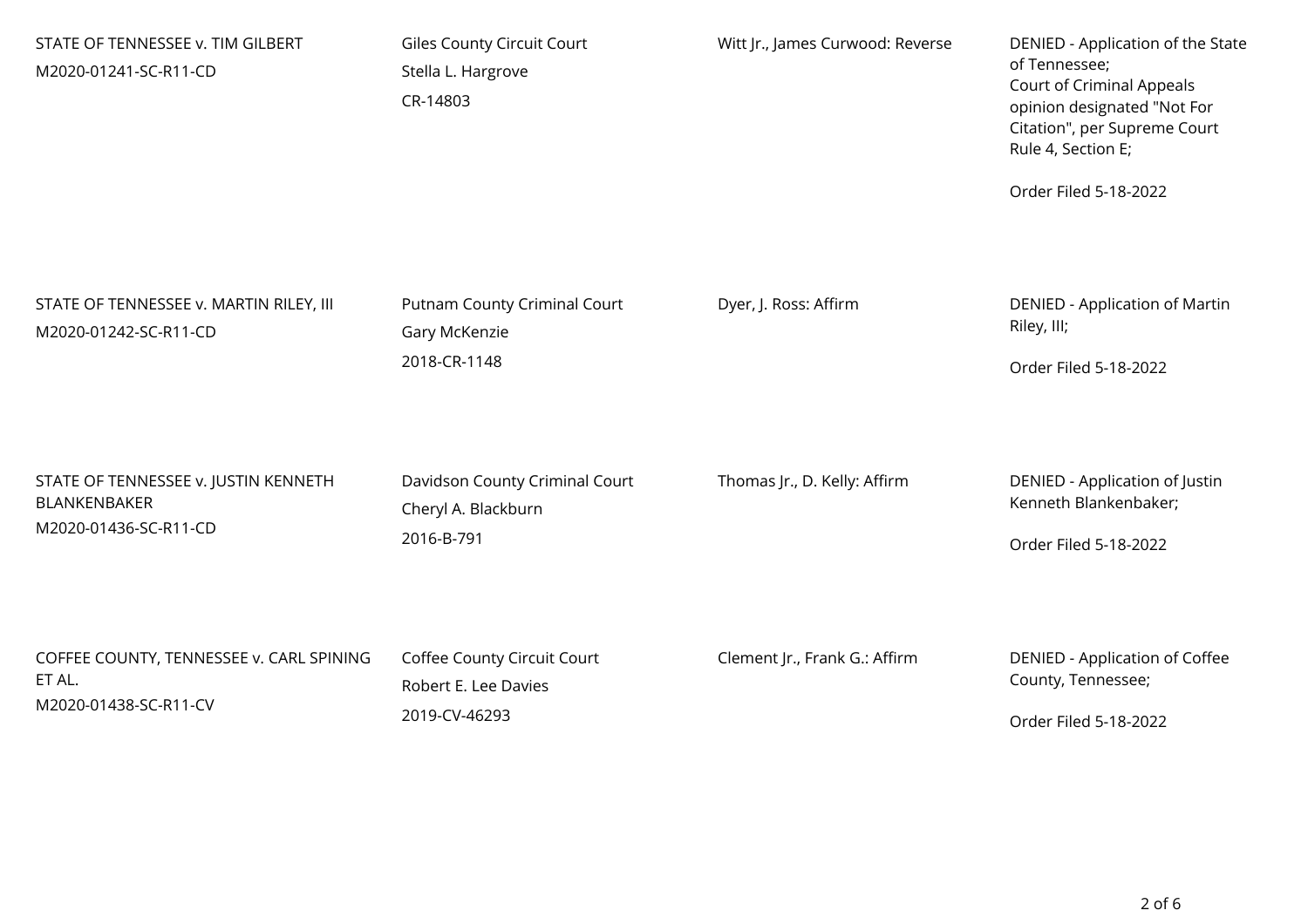| STATE OF TENNESSEE v. DEANDRE MARRECE<br><b>ELLIS</b><br>M2020-01451-SC-R11-CD | Montgomery County Circuit Court<br>Jill Bartee Ayers<br>63CC1-2018-CR-453 | Holloway Jr., Robert L.: Affirm | DENIED - Application of Deandre<br>M. Ellis;            |
|--------------------------------------------------------------------------------|---------------------------------------------------------------------------|---------------------------------|---------------------------------------------------------|
|                                                                                |                                                                           |                                 | Order Filed 5-18-2022                                   |
| STATE OF TENNESSEE v. QUINTON DESHAWN<br><b>MOSTELLA</b>                       | Maury County Circuit Court<br>Stella L. Hargrove                          | Wedemeyer, Robert W.: Vacate    | DENIED - Application of Quinton<br>Deshawn Mostella;    |
| M2020-01474-SC-R11-CD                                                          | 25473                                                                     |                                 | Order Filed 5-18-2022                                   |
| MATTHEW REYNOLDS v. STATE OF TENNESSEE<br>M2020-01587-SC-R11-PC                | Montgomery County Circuit Court<br>Jill Bartee Ayers                      | Thomas Jr., D. Kelly: Affirm    | <b>DENIED - Application of Matthew</b><br>Lee Reynolds; |
|                                                                                | 41400813                                                                  |                                 | Order Filed 5-20-2022                                   |
| STATE OF TENNESSEE v. RONALD DAVID<br><b>HARRIS</b><br>M2020-01619-SC-R11-PC   | Rutherford County Circuit Court<br>(CRIMINAL)<br>David M. Bragg           | Dyer, J. Ross: Affirm           | DENIED - Application of Ronald<br>David Harris;         |
|                                                                                | 75CC1-2018-CR-80100                                                       |                                 | Order Filed 5-18-2022                                   |
| JERRY LEWIS TUTTLE v. STATE OF TENNESSEE<br>M2020-01636-SC-R11-PC              | Maury County Circuit Court<br>Stella L. Hargrove                          | Dyer, J. Ross: Affirm           | DENIED - Application of Jerry<br>Lewis Tuttle;          |
|                                                                                | 21695, 22091                                                              |                                 | Order Filed 5-18-2022                                   |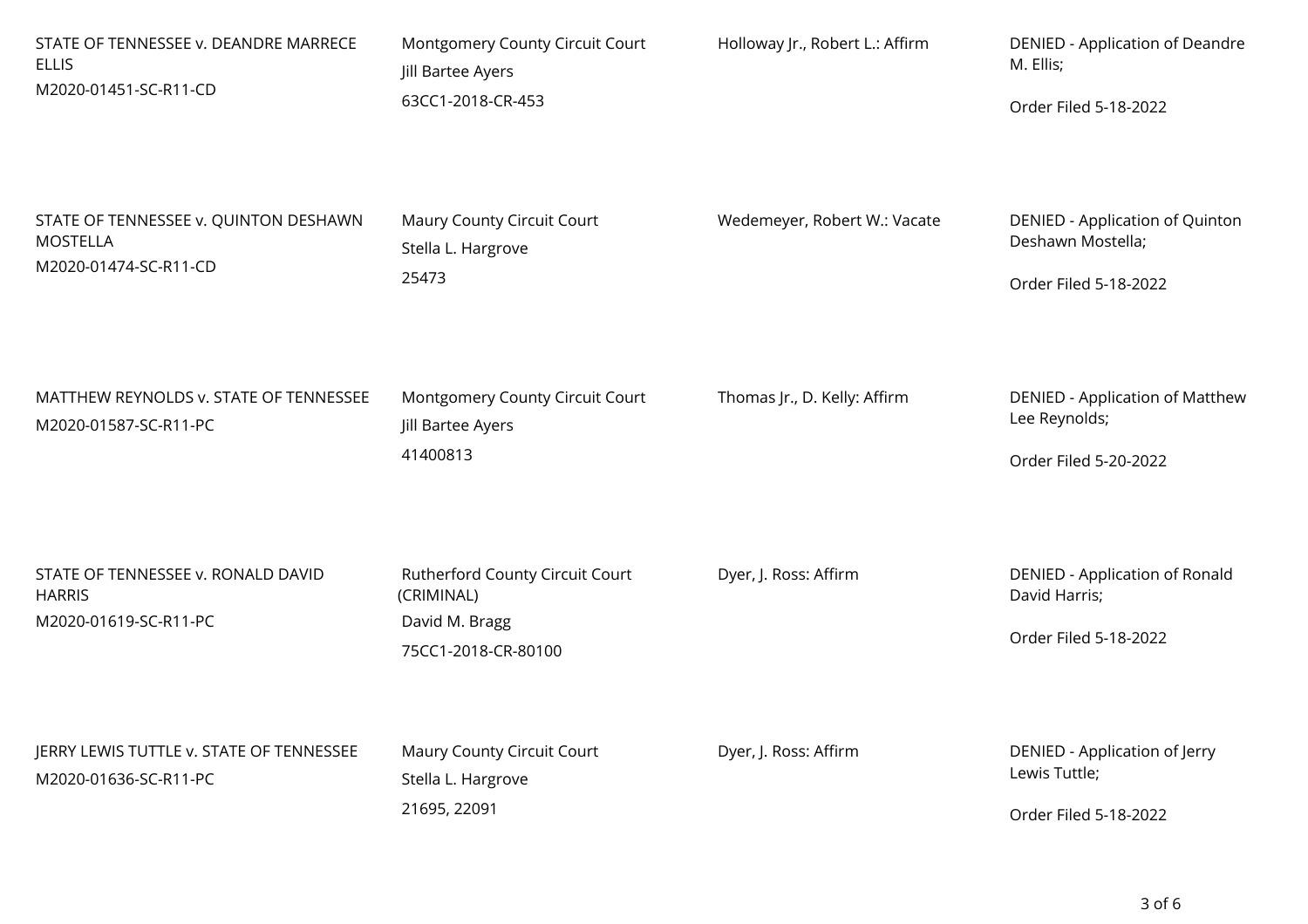| BRUCE CARD v. STATE OF TENNESSEE<br>M2021-00654-SC-R11-CV                                    | <b>Tennessee Claims Commission</b><br>Commissioner, TN. Claims Commission<br>(Middle Division)<br>T20160641 | Per Curiam: Case Dispositional<br>Decision | DISMISSED - Application of Bruce<br>Card;<br>Order Filed 5-18-2022                                                                          |
|----------------------------------------------------------------------------------------------|-------------------------------------------------------------------------------------------------------------|--------------------------------------------|---------------------------------------------------------------------------------------------------------------------------------------------|
| <b>Knoxville</b>                                                                             |                                                                                                             |                                            |                                                                                                                                             |
| DAVID HUGHES ET AL. v. THE LIBERTY<br>MUTUAL FIRE INSURANCE COMPANY<br>E2020-00225-SC-R11-CV | <b>Blount County Circuit Court</b><br>David Reed Duggan<br>L-18333                                          | McBrayer, W. Neal: Affirm                  | DENIED - Application of Dana<br>Hughes;<br>Order Filed 5-20-2022                                                                            |
| STATE OF TENNESSEE v. JOHN BRADFORD<br>UNDERWOOD, III<br>E2020-01080-SC-R11-CD               | <b>Bradley County Criminal Court</b><br>Andrew M. Freiberg<br>17-CR-468                                     | Montgomery Jr., Robert H.: Affirm          | DENIED - Application of John<br>Bradford Underwood, III;<br>Granted - Motion to Waive sixty-<br>day filing period;<br>Order Filed 5-20-2022 |
| KIM RENAE NELSON v. LORING E. JUSTICE<br>E2020-01172-SC-R11-CV                               | Roane County Juvenile Court<br>William B. Acree<br>16002                                                    | Frierson II, Thomas R.: Modify in<br>Part  | DENIED - Application of Loring E.<br>Justice;<br>Order Filed 5-18-2022                                                                      |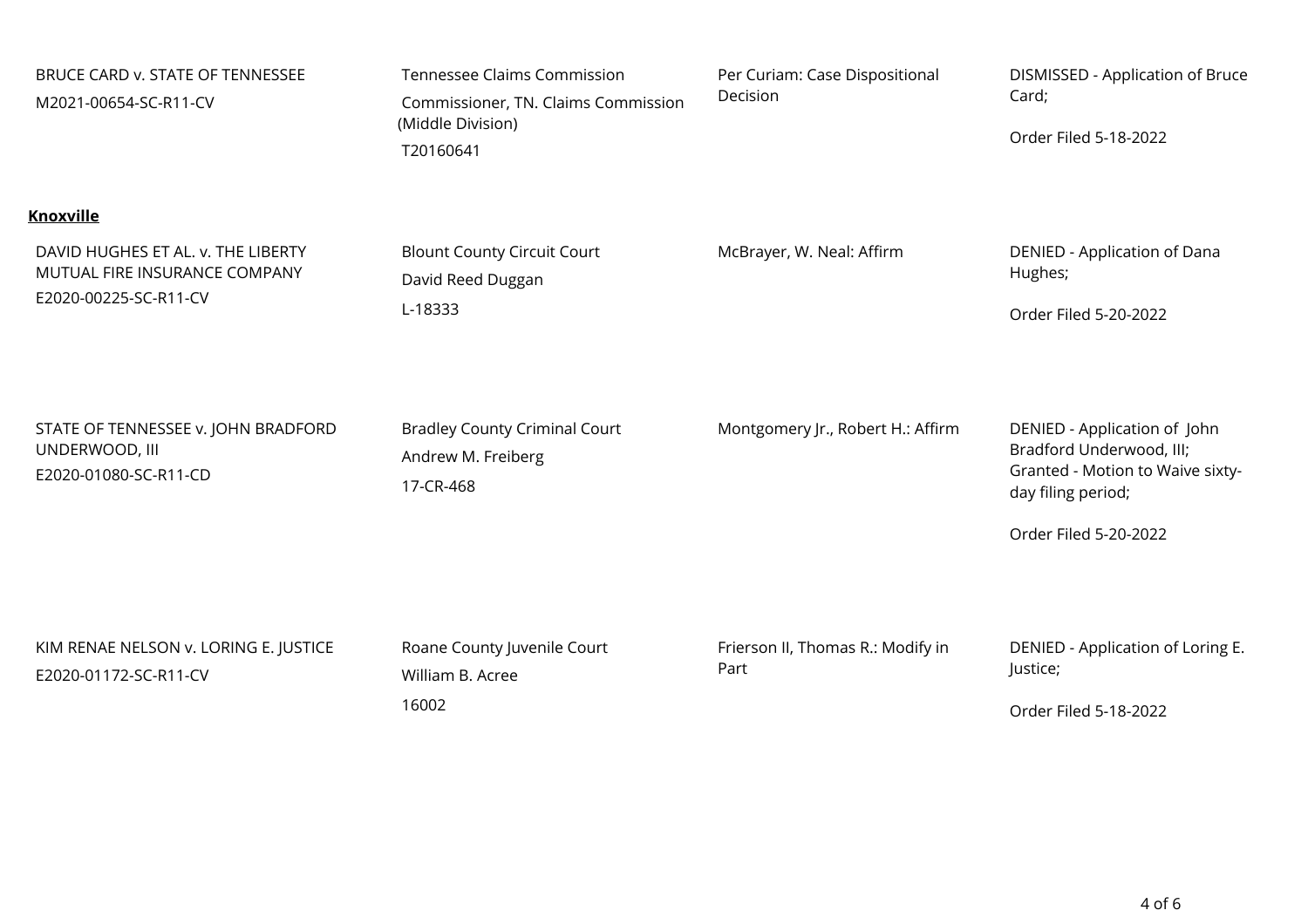| TONY LIGHT v. STATE OF TENNESSEE<br>E2020-01700-SC-R11-PC                     | Knox County Criminal Court<br>Steven Wayne Sword<br>112950     | Montgomery Jr., Robert H.: Affirm | DENIED - Application of Tony Lee<br>Light;<br>Order Filed 5-20-2022   |
|-------------------------------------------------------------------------------|----------------------------------------------------------------|-----------------------------------|-----------------------------------------------------------------------|
| STATE OF TENNESSEE v. EDWIN ALFONSO<br><b>REEVES</b><br>E2021-00015-SC-R11-CD | Knox County Criminal Court<br>Kyle A. Hixson<br>113628         | Montgomery Jr., Robert H.: Affirm | DENIED - Application of Edwin A.<br>Reeves;<br>Order Filed 5-18-2022  |
| HOPE KING V. STEPHEN BRADLEY<br>E2021-00261-SC-R11-CV                         | Knox County Chancery Court<br>Michael W. Moyers<br>198393-2    | Bennett, Andy D.: Affirm          | DISMISSED - Application of Hope<br>King;<br>Order Filed 5-18-2022     |
| <u>Jackson</u>                                                                |                                                                |                                   |                                                                       |
| STATE OF TENNESSEE v. DONALD JOHNSON<br>W2020-01050-SC-R11-CD                 | <b>McNairy County Circuit Court</b><br>J. Weber McCraw<br>4244 | Thomas Jr., D. Kelly: Affirm      | DENIED - Application of Donald<br>Johnson;<br>Order Filed 5-18-2022   |
| STATE OF TENNESSEE v. VINCENT WILLIAMS<br>W2020-01500-SC-R11-CD               | Shelby County Criminal Court<br>Chris Craft<br>17-05748        | Thomas Jr., D. Kelly: Affirm      | DENIED - Application of Vincent<br>Williams;<br>Order Filed 5-18-2022 |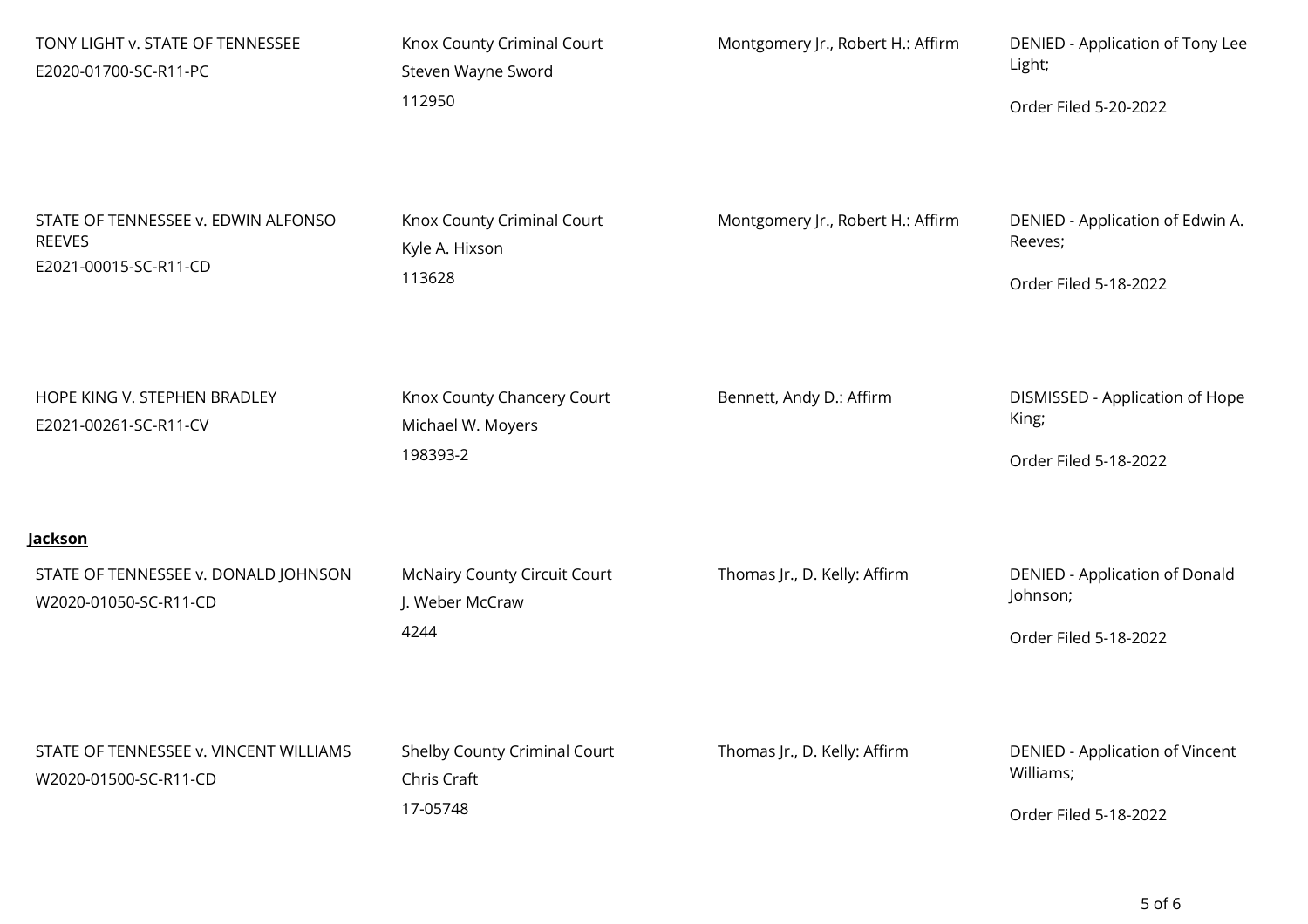| TRAVIS SEIBER v. STATE OF TENNESSEE<br>W2020-01649-SC-R11-PC                      | Shelby County Criminal Court<br>W. Mark Ward<br>13-00594     | Witt Jr., James Curwood: Affirm                                                                       | DENIED - Application of Travis<br>Seiber;<br>Order Filed 5-18-2022       |
|-----------------------------------------------------------------------------------|--------------------------------------------------------------|-------------------------------------------------------------------------------------------------------|--------------------------------------------------------------------------|
| JEREMY JONES v. STATE OF TENNESSEE<br>W2020-01743-SC-R11-PC                       | Shelby County Criminal Court<br>Glenn Ivy Wright<br>13-02332 | Easter, Timothy L.: Affirm                                                                            | DENIED - Application of Jeremy<br>Jones;<br>Order Filed 5-18-2022        |
| REGINALD MCWILLIAMS v. SHELBY COUNTY<br>LAND BANK ET AL.<br>W2021-00732-SC-R11-CV | Shelby County Chancery Court<br>Jim Kyle<br>CH-19-1576-1     | Clement Jr., Frank G.: Affirm                                                                         | DENIED - Application of Reginald<br>McWilliams;<br>Order Filed 5-18-2022 |
| ANTONIO HOWARD v. STATE OF TENNESSEE<br>W2021-01279-SC-R11-PC                     | Shelby County Criminal Court<br>James M. Lammey<br>12-02872  | Dyer, J. Ross, McMullen, Camille R.,<br>Williams, John Everett: Case<br><b>Dispositional Decision</b> | DENIED - Application of Antonio<br>Howard;<br>Order Filed 5-19-2022      |